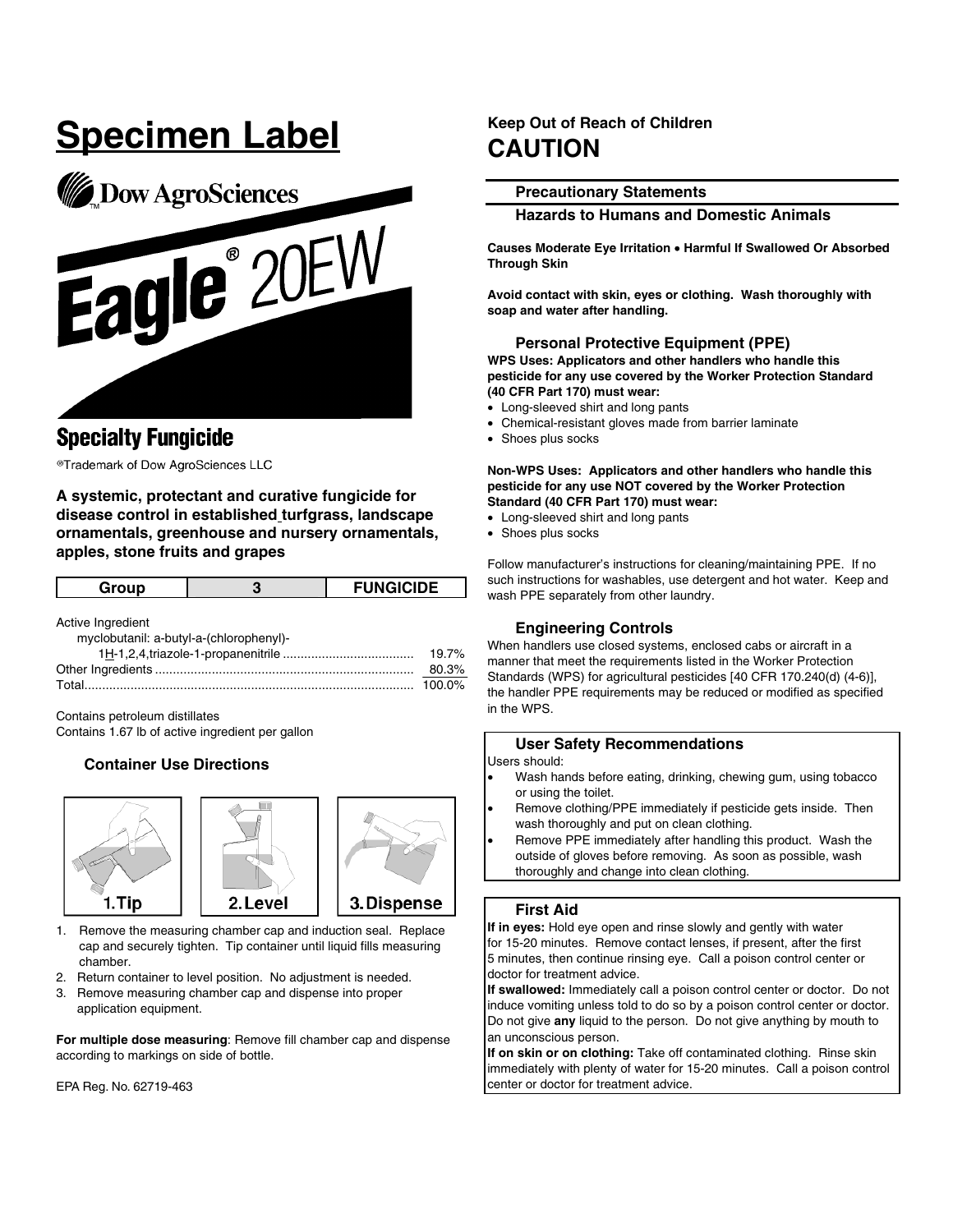# **First Aid (Cont.)**

**Note to Physician:** This product may pose an aspiration pneumonia hazard. Contains petroleum distillates.

Have the product container or label with you when calling a poison control center or doctor, or going for treatment. You may also contact 1-800-992-5994 day or night, for emergency treatment information.

# **Environmental Hazards**

Do not apply directly to water or to areas where surface water is present, or to intertidal areas below the mean high water mark. Do not contaminate water when disposing of equipment washwaters. Do not apply when weather conditions favor drift or runoff from areas treated.

**Notice:** Read the entire label. Use only according to label directions. **Before using this product, read Warranty Disclaimer, Inherent Risks of Use, and Limitation of Remedies elsewhere on this label. If terms are unacceptable, return at once unopened.** 

In case of emergency endangering health or the environment involving this product, call 1-800-992-5994. If you wish to obtain additional product information, visit our web site at www.dowagro.com.

Agricultural Chemical: Do not ship or store with food, feeds, drugs or clothing.

# **Shake Well Before Using**

# **Directions for Use**

It is a violation of Federal law to use this product in a manner inconsistent with its labeling.

Read all Directions for Use carefully before applying.

Do not apply this product in a way that will contact workers or other persons, either directly or through drift. Only protected handlers may be in the area during application. For any requirements specific to your state or tribe, consult the agency responsible for pesticide regulation.

# **Agricultural Use Requirements**

Use this product only in accordance with its labeling and with the Worker Protection Standard, 40 CFR Part 170. This Standard contains requirements for the protection of agricultural workers on farms, forests, nurseries, and greenhouses, and handlers of agricultural pesticides. It contains requirements for training, decontamination, notification, and emergency assistance. It also contains specific instructions and exceptions pertaining to the statements on this label about personal protective equipment (PPE)and restricted-entry interval. The requirements in this box only apply to uses of this product that are covered by the Worker Protection Standard.

Do not enter or allow worker entry into treated areas during the restricted entry interval (REI) of 24 hours.

PPE required for early entry to treated areas that is permitted under the Worker Protection Standard and that involves contact with anything that has been treated, such as plants, soil or water, is:

- **Coveralls**
- Chemical-resistant gloves made from any waterproof material
- Shoes plus socks

### **Non-Agricultural Use Requirements**

The requirements in this box apply to uses of this product that are NOT within the scope of the Worker Protection Standard for agricultural pesticides (40 CFR Part 170). The WPS applies when this product is used to produce agricultural plants on farms, forests, nurseries or greenhouses.

Keep unprotected persons out of treated area until sprays have dried.

# **Storage and Disposal**

Do not contaminate water, food or feed by storage or disposal. **Pesticide Storage:** Store in a cool, dry area above freezing.

#### **Nonrefillable containers 5 gallons or less:**

**Container Reuse:** Nonrefillable container. Do not reuse or refill this container. Offer for recycling if available.

Triple rinse or pressure rinse container (or equivalent) promptly after emptying. **Triple rinse** as follows: Empty the remaining contents into application equipment or a mix tank and drain for 10 seconds after the flow begins to drip. Fill the container 1/4 full with water and recap. Shake for 10 seconds. Pour rinsate into application equipment or a mix tank or store rinsate for later use or disposal. Drain for 10 seconds after the flow begins to drip. Repeat this procedure two more times. **Pressure rinse** as follows: Empty the remaining contents into application equipment or a mix tank and continue to drain for 10 seconds after the flow begins to drip. Hold container upside down over application equipment or mix tank or collect rinsate for later use or disposal. Insert pressure rinsing nozzle in the side of the container, and rinse at about 40 psi for at least 30 seconds. Drain for 10 seconds after the flow begins to drip.

#### **Refillable containers 5 gallons or larger:**

**Container Reuse:** Refillable container. Refill this container with pesticide only. Do not reuse this container for any other purpose. Cleaning the container before final disposal is the responsibility of the person disposing of the container. Cleaning before refilling is the responsibility of the refiller. To clean the container before final disposal, empty the remaining contents from this container into application equipment or a mix tank. Fill the container about 10% full with water and, if possible, spray all sides while adding water. If practical, agitate vigorously or recirculate water with the pump for two minutes. Pour or pump rinsate into application equipment or rinsate collection system. Repeat this rinsing procedure two more times.

#### **Nonrefillable containers 5 gallons or larger:**

**Container Reuse:** Nonrefillable container. Do not reuse or refill this container. Offer for recycling if available.

Triple rinse or pressure rinse container (or equivalent) promptly after emptying. **Triple rinse** as follows: Empty the remaining contents into application equipment or a mix tank. Fill the container 1/4 full with water. Replace and tighten closures. Tip container on its side and roll it back and forth, ensuring at least one complete revolution, for 30 seconds. Stand the container on its end and tip it back and forth several times. Turn the container over onto its other end and tip it back and forth several times. Empty the rinsate into application equipment or a mix tank or store rinsate for later use or disposal. Repeat this procedure two more times. **Pressure rinse** as follows: Empty the remaining contents into application equipment or a mix tank and continue to drain for 10 seconds after the flow begins to drip. Hold container upside down over application equipment or mix tank or collect rinsate for later use or disposal. Insert pressure rinsing nozzle in the side of the container, and rinse at about 40 psi for at least 30 seconds. Drain for 10 seconds after the flow begins to drip.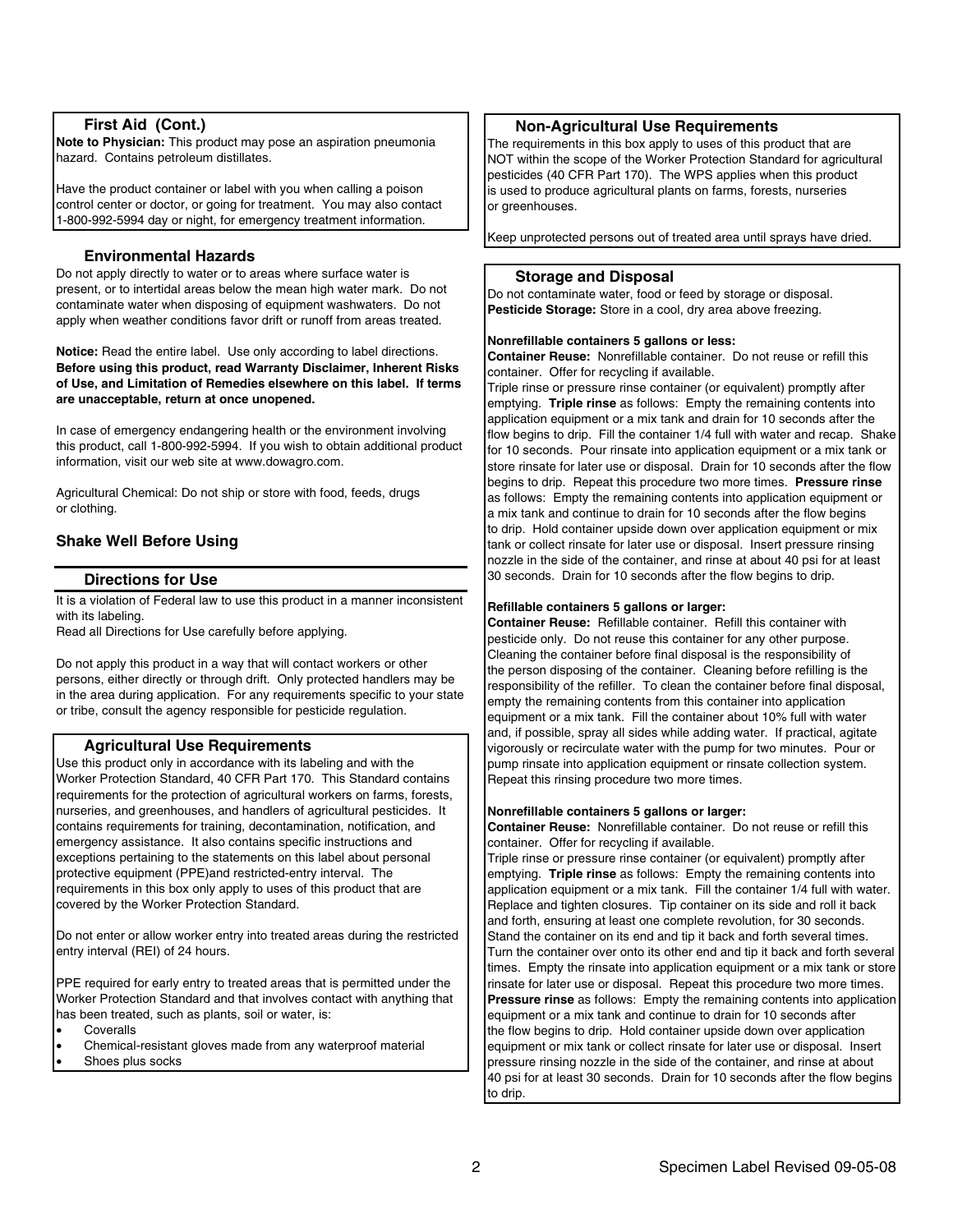# **General Information**

## **Shake Well Before Using**

Eagle® 20EW specialty fungicide is a systemic, protectant and curative fungicide for the control of listed diseases in established turfgrass (including, but not limited to residential and commercial lawns, ornamental turf, grounds or lawns around business and office complexes, and golf course fairways, roughs, tee boxes, and greens), landscape ornamentals, greenhouse and nursery ornamentals, apples, stone fruits and grapes. Optimum disease control is achieved when this product is applied in a regularly scheduled preventative program.

# **General Use Precautions**

#### **Fungicide Resistance Management**

Eagle 20EW belongs to the sterol demethylation inhibitor (DMI) class of fungicides and is classified as a Group 3 Fungicide by EPA. Since certain fungi can develop resistance to this class of products, the use of Eagle 20EW should be part of a resistance management strategy that includes alternation and/or tank mixing with fungicides of different modes of action. Consult your local or state agricultural authorities for resistance management strategies that are appropriate for your disease management program.

# **Mixing Directions**

Be sure sprayer is clean and not contaminated with other materials prior to use. Fill the spray tank 1/4 to 1/2 of the total amount of water required for the load. Start agitation and maintain agitation throughout mixing and application. Add the required amount of Eagle 20EW directly into the spray tank. Complete filling the tank. Always add Eagle 20EW to the spray tank before adding other materials.

#### **Compatibility**

Eagle 20EW is compatible with most commonly used fungicides, insecticides, growth regulators, micronutrients and spray adjuvants. When preparing tank mixes, spray compatibility charts or State Cooperative Extension Service Specialist should be consulted prior to use.

# **Application Guidelines**

Carefully read, understand and follow label use rates and restrictions. For proper application, determine the size of the area to be treated, the recommended label use rate and the gallonage to be applied to the area. Prepare only the amount of spray solution required to treat the measured area. Careful calibration of spray equipment is recommended prior to use.

#### **Ground Application**

Thorough coverage sprays generally result in optimum disease control. Application equipment must be properly calibrated and provide uniform spray coverage.

#### **Handgun or Pressurized Sprayers**

For best results when applying this product on a protectant schedule, ensure thorough coverage of all plant parts.

#### **Chemigation (Sprinkler Irrigation)**

Eagle 20EW must be applied on a regular protectant fungicide schedule, not an irrigation schedule. If irrigation cycles are less frequent than the recommended application intervals for Eagle 40WP, ground or handgun applications must supplement chemigation applications to achieve adequate disease control. Apply this product only through solid set or hand-move sprinkler irrigation systems. Do not apply this product through any other type of irrigation system. Crop injury, lack of fungicidal effectiveness, or illegal pesticide residues in the crop can result from non-uniform distribution of treated water. If you have questions about calibration, you should contact State Extension Service specialists, equipment manufacturers or other experts.

Do not connect an irrigation system (including greenhouse systems) used for pesticide application to a public water system unless the pesticide label-prescribed safety devices for public water systems are in place. A person knowledgeable of the chemigation system and responsible for its operation or under the supervision of the responsible person shall shut the system down and make necessary adjustments should the need arise.

Before applying Eagle 20EW through sprinkler irrigation equipment, the chemigation system must meet the following specifications:

- Public water system means a system for the provision to the public of piped water for human consumption if such system that has at least 15 service connections or regularly serves an average of at least 25 individuals daily at least 60 days out of the year.
- Chemigation systems connected to public water systems must contain a functional, reduced-pressure zone (RPZ), back flow preventer or the functional equivalent in the water supply line upstream from the point of pesticide introduction. As an option to the RPZ, the water from the public water system should be discharged into a reservoir tank prior to pesticide introduction. There shall be a complete physical break (air gap) between the flow outlet end of the pipe fill and the top or overflow rim of the reservoir tank of at least twice the inside diameter of the fill pipe.
- Systems not connected to a public water supply must contain a functional check valve, vacuum relief valve, and low-pressure drain appropriately located in the irrigation pipeline to prevent water source contamination from back flow.
- The pesticide injection pipeline must contain a functional, automatic, quick-closing check valve to prevent the flow of fluid back toward the injection pump.
- The pesticide injection pipeline must also contain a functional, normally closed, solenoid-operated valve located on the intake side of the injection pump and connected to the system interlock to prevent fluid from being withdrawn from the supply tank when the irrigation system is either automatically or manually shut down.
- The system must contain functional interlocking controls to automatically shut off the pesticide injection pump when the water pump motor stops, or in cases where there is no water pump, when the water pressure decreases to the point where pesticide distribution is adversely affected.
- The irrigation line or water pump must include a functional pressure switch, which will stop the water pump motor when the water pressure decreases to the point where pesticide distribution is adversely affected.
- Systems must use a metering pump, such as a positive displacement injection pump (e.g., diaphragm pump) effectively designed and constructed of materials that are compatible with pesticides and capable of being fitted with a system interlock.
- Do not apply when wind speed favors drift beyond the area intended for treatment.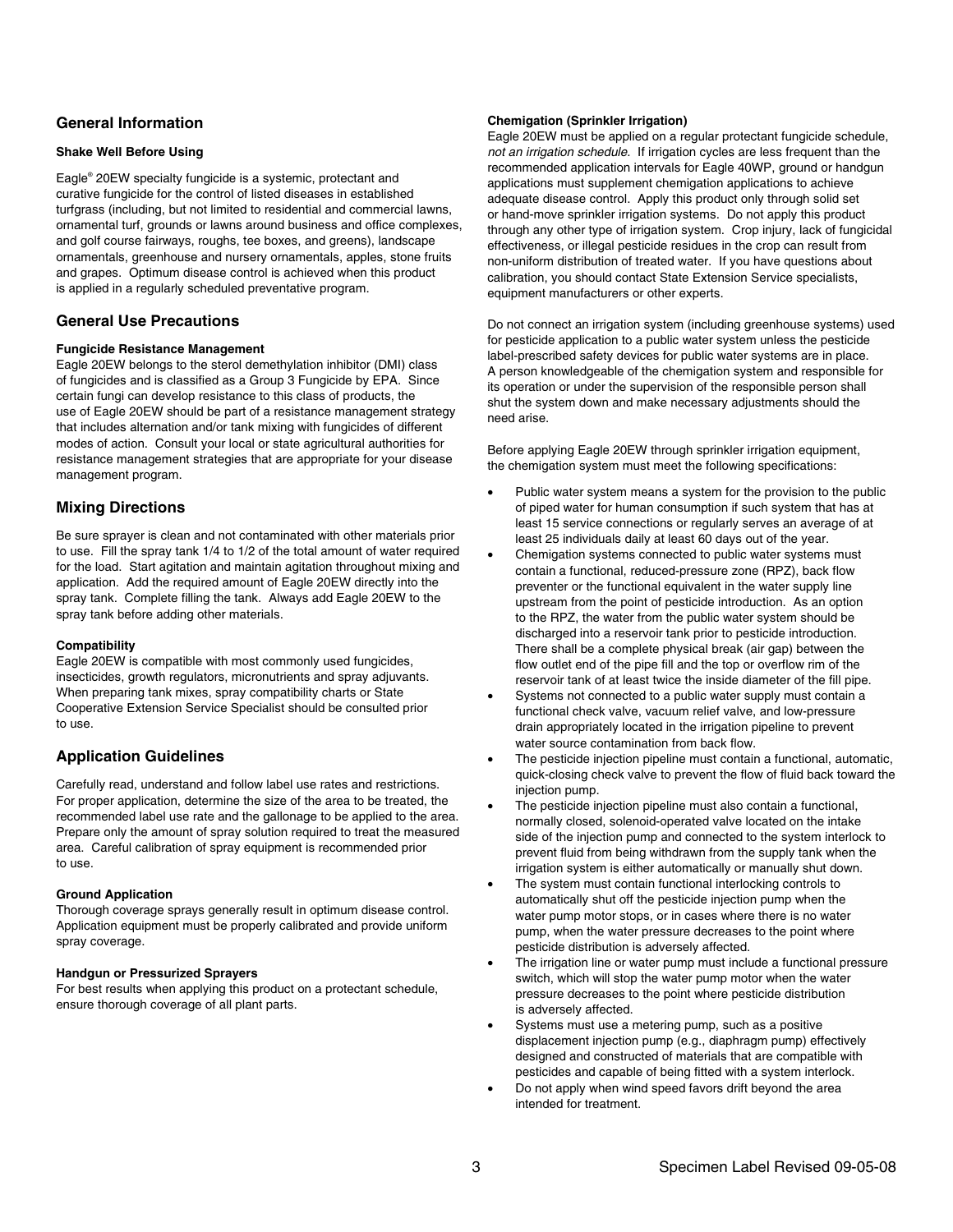#### **Specific Instructions for Solid-Set and Hand Move Irrigation Equipment:**

- Determine area covered by sprinkler.
- Fill injector solution tank with water and adjust flow rate to use the contents over a 10- to 30-minute interval.
- Determine the amount of Eagle 20EW required for treatment area. Add the required amount of Eagle 20EW into the same quantity
- of water used to calibrate the injection equipment. • Maintain constant solution tank agitation during the injection period.
- Operate system at normal pressures recommended by the manufacturer of the injection equipment and used for the time interval established during calibration.
- Inject Eagle 20EW at the end of an irrigation cycle or as a separate application to maximize foliar absorption and retention.
- Stop injection equipment after treatment is completed. Continue to operate the system until the Eagle 20EW solution has cleared the last sprinkler head.

# **Uses**

# **Established Turfgrass**

Use Eagle 20EW in conjunction with turf management practices that promote good plant health and optimum disease control. The key to selecting a fungicide is the proper diagnosis of the organism causing the disease. Diagnostic kits, extension experts, or other identification methods should be used when developing disease control strategies.

In non-residential turfgrass (including, but not limited to commercial lawns, ornamental turf, grounds or lawns around business and office complexes, and golf course fairways, roughs, tee boxes, and greens), optimum disease control is achieved when Eagle 20EW is applied in a preventative disease control program at a rate of 1 to 2.4 fl oz per 1000 sq ft. In residential turfgrass, optimum disease control is achieved when Eagle 20EW is applied in a preventative disease control program at a rate of 1.2 fl oz per 1000 sq ft. See the tables below for specific application rates for various diseases.

Apply Eagle 20EW in sufficient water to ensure thorough coverage. For foliar diseases, use approximately 1 gallon of water per 1000 sq ft. Use two to three gallons of spray solution per 1000 sq ft to control diseases causing root and crown rots. Under conditions favorable for high disease development, reduce the spray interval between applications of Eagle 20EW. Under light to moderate disease pressure, apply Eagle 20EW at the low use rate and/or longer treatment interval. When disease pressure is high or when used as a curative treatment, use higher rates of Eagle 20EW shorter treatment interval unless otherwise specified.

| <b>Diseases</b>                                 | Eagle 20EW<br>(fl oz/1000 sq ft) | <b>Application</b><br>Interval/Timing<br>(Days) | <b>Use Recommendations</b>                                                                                                                                                                                                                                                                                                                     | <b>Restrictions</b>                                                                                                                                                                |
|-------------------------------------------------|----------------------------------|-------------------------------------------------|------------------------------------------------------------------------------------------------------------------------------------------------------------------------------------------------------------------------------------------------------------------------------------------------------------------------------------------------|------------------------------------------------------------------------------------------------------------------------------------------------------------------------------------|
| anthracnose<br>red thread<br>septoria leaf spot | 1.2                              | $14 - 21$                                       | Apply when conditions are favorable for<br>disease development.                                                                                                                                                                                                                                                                                | • Do not apply more than<br>13.8 fl oz of Eagle 20EW<br>per 1000 sq ft per year.                                                                                                   |
| brown patch                                     |                                  | 14                                              | Begin applications when conditions are<br>favorable for disease development,<br>but before disease symptoms are<br>apparent. If disease is present, mix<br>Eagle 20EW with an EPA registered<br>contact fungicide, such as Fore® T/O<br>fungicide.<br>Under conditions of high temperature<br>and humidity, use the shorter<br>spray interval. | • For Nassau and Suffolk<br>Counties in New York<br>State, do not apply<br>more than 3.43 fl oz<br>of Eagle 20EW per<br>1000 sq ft per year<br>(1.95 lb myclobutanil<br>per acre). |
| copper spot<br>zonate leaf spot                 |                                  |                                                 | Apply when conditions are favorable for<br>disease development.                                                                                                                                                                                                                                                                                |                                                                                                                                                                                    |
| crown rot<br>leaf spot<br>melting-out           |                                  |                                                 |                                                                                                                                                                                                                                                                                                                                                |                                                                                                                                                                                    |

## **Non-Residential Turfgrass**<sup>1</sup>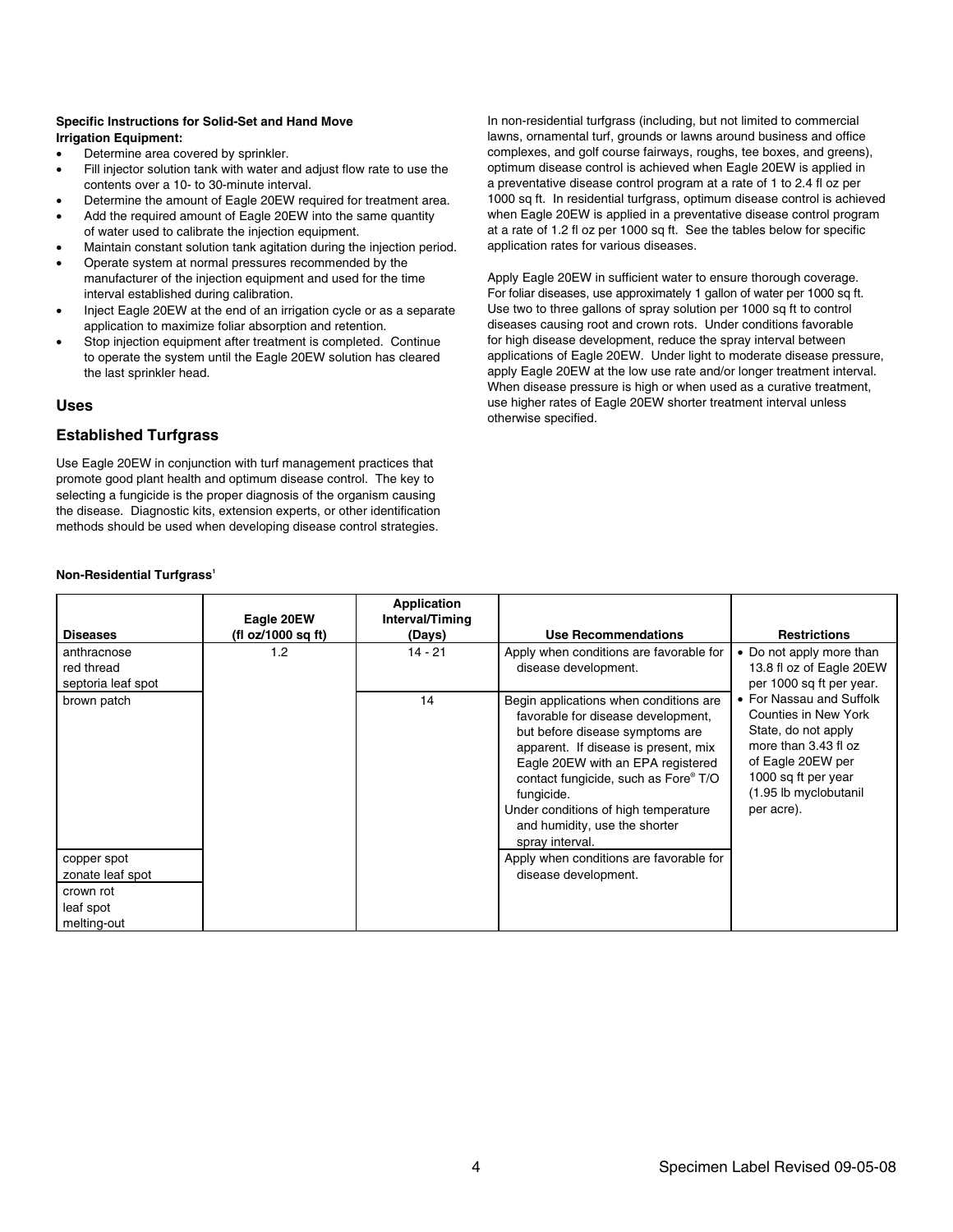| Diseases (Cont.)                   | Eagle 20EW<br>(fl oz/1000 sq ft) | <b>Application</b><br>Interval/Timing<br>(Days) | <b>Use Recommendations</b>                                                                                                                                                                                                                                                                                            | <b>Restrictions</b>                                                          |
|------------------------------------|----------------------------------|-------------------------------------------------|-----------------------------------------------------------------------------------------------------------------------------------------------------------------------------------------------------------------------------------------------------------------------------------------------------------------------|------------------------------------------------------------------------------|
| dollar spot                        | 0.5                              | $\overline{7}$                                  | Apply when conditions are favorable for                                                                                                                                                                                                                                                                               | • Do not apply more than                                                     |
|                                    |                                  |                                                 | disease development.                                                                                                                                                                                                                                                                                                  | 13.8 fl oz of Eagle 20EW                                                     |
|                                    |                                  | 14                                              | Tank mix with a low label rate of<br>chlorothalonil like Daconil 2787,<br>Daconil Ultrex                                                                                                                                                                                                                              | per 1000 sq ft per year.<br>• For Nassau and Suffolk<br>Counties in New York |
|                                    | $\mathbf{1}$                     | $21 - 28$                                       | Tank mix with the label rate of<br>chlorothalonil like Daconil 2787,<br><b>Daconil Ultrex</b>                                                                                                                                                                                                                         | State, do not apply<br>more than 3.43 fl oz<br>of Eagle 20EW per             |
|                                    | $1 - 2.4$                        | $14 - 28$                                       | If using this rate without tank mixing,<br>make no more than 3 consecutive<br>applications for control of dollar<br>spot before rotating to a registered<br>fungicide with a different mode<br>of action.                                                                                                             | 1000 sq ft per year<br>(1.95 lb myclobutanil<br>per acre).                   |
| fusarium blight                    | $1.2 - 2.4$                      | $14 - 21$                                       | Apply when conditions are favorable for<br>disease development.                                                                                                                                                                                                                                                       |                                                                              |
| fusarium patch<br>(pink snow mold) |                                  | fall - winter                                   | Apply prior to snow cover.                                                                                                                                                                                                                                                                                            |                                                                              |
| gray leaf spot                     | $1.2 - 2.4$                      | 14                                              | Apply when conditions are favorable<br>for disease development. If using<br>the lower rate, tank mix with a<br>registered contact fungicide at its<br>registered rate.                                                                                                                                                |                                                                              |
| leaf smuts                         | 1.2                              | 14                                              | Apply in the fall after turfgrass enters<br>dormancy and/or in the spring prior<br>to the initiation of growth.                                                                                                                                                                                                       |                                                                              |
| necrotic ring spot                 | $1.2 - 2.4$                      | spring: 28                                      | Make applications on a preventative<br>basis in early to mid-spring.                                                                                                                                                                                                                                                  |                                                                              |
|                                    |                                  | fall: 28                                        | Make 2 applications beginning in<br>August before the turfgrass goes<br>dormant. Apply 2.4 fl oz per<br>1000 sq ft followed by a second<br>application one month later.                                                                                                                                               |                                                                              |
| powdery mildew<br>rusts            | 1.2                              | $14 - 28$                                       | Apply when conditions are favorable for<br>disease development.                                                                                                                                                                                                                                                       |                                                                              |
| spring dead spot                   | 2.4                              | fall: 28                                        | Make 1 to 2 applications in the fall<br>before turfgrass dormancy. Make<br>2nd application one month later.                                                                                                                                                                                                           |                                                                              |
| summer patch                       | $1.2 - 2.4$                      | $14 - 28$                                       | Begin applications in the spring when<br>conditions are favorable for disease<br>development. Make 2 to<br>4 applications depending upon<br>recommendations from local<br>turfgrass extension experts.<br>Use at least 2 to 3 gallons of water<br>per 1000 sq ft to increase spray<br>penetration to crown and roots. |                                                                              |
| take-all patch                     | 2.4                              | spring/fall: 28                                 | To reduce the severity, make 1 to 2 fall<br>applications in September and<br>October or when night temperatures<br>drop to 55°F, and 1 to 2 spring<br>applications in April and May<br>depending upon local<br>recommendations.                                                                                       |                                                                              |
| zoysia large patch                 |                                  | fall: 28                                        | Make applications in fall before<br>turfgrass dormancy.                                                                                                                                                                                                                                                               |                                                                              |

1 Including, but not limited to commercial lawns, ornamental turfgrass, grounds or lawns around business and office complexes, and golf course fairways, roughs, tee boxes, and greens.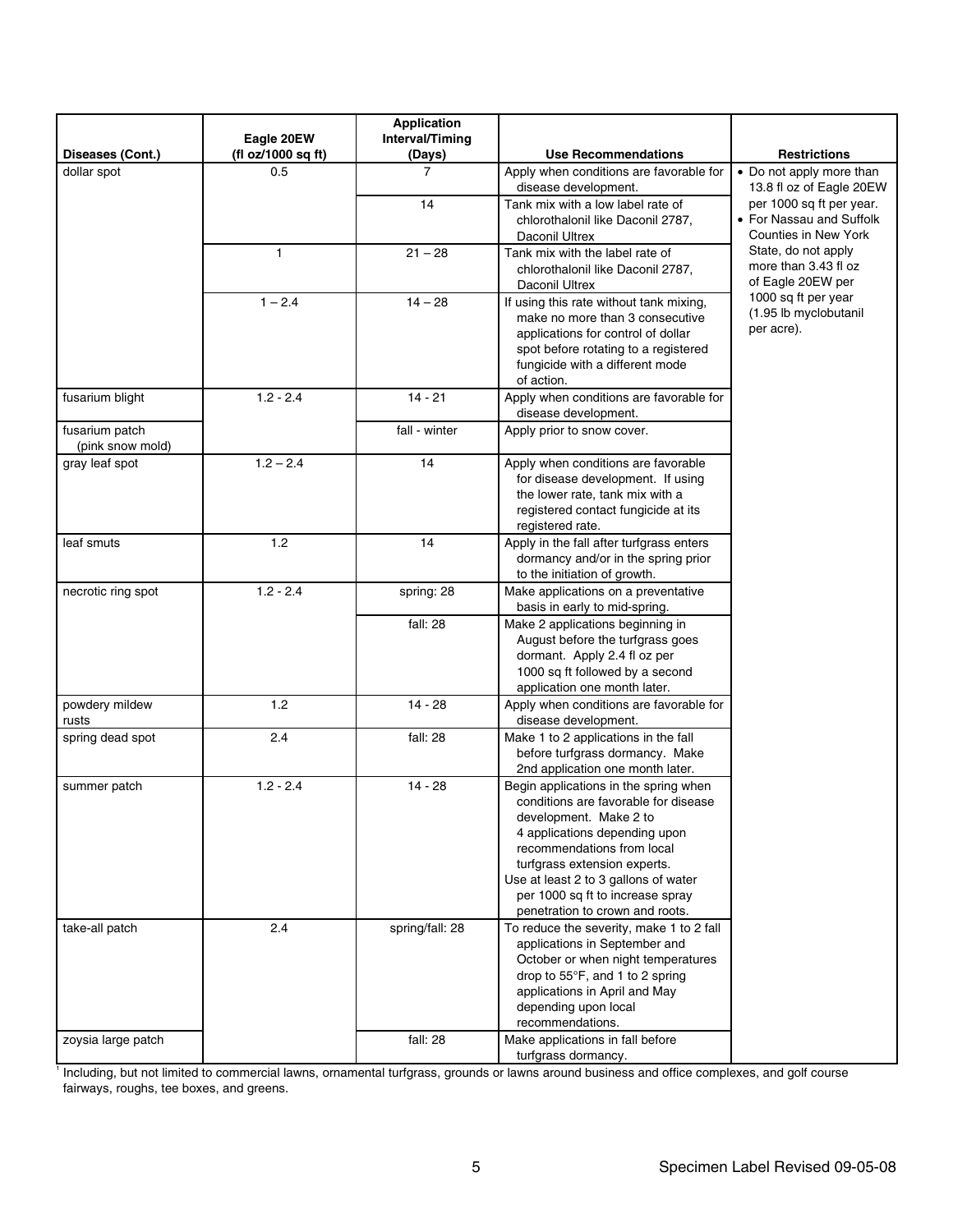# **Residential Turfgrass**

| Interval/Timing |                                                                 |                                                                                                                                                                                                                                                                                                                                                                                                                                                                                                                                                                                                                                                                                                                                                                                                                                                                                                                                                                                                                                                                                                                                                                                                                                |
|-----------------|-----------------------------------------------------------------|--------------------------------------------------------------------------------------------------------------------------------------------------------------------------------------------------------------------------------------------------------------------------------------------------------------------------------------------------------------------------------------------------------------------------------------------------------------------------------------------------------------------------------------------------------------------------------------------------------------------------------------------------------------------------------------------------------------------------------------------------------------------------------------------------------------------------------------------------------------------------------------------------------------------------------------------------------------------------------------------------------------------------------------------------------------------------------------------------------------------------------------------------------------------------------------------------------------------------------|
|                 |                                                                 |                                                                                                                                                                                                                                                                                                                                                                                                                                                                                                                                                                                                                                                                                                                                                                                                                                                                                                                                                                                                                                                                                                                                                                                                                                |
|                 |                                                                 | <b>Restrictions</b>                                                                                                                                                                                                                                                                                                                                                                                                                                                                                                                                                                                                                                                                                                                                                                                                                                                                                                                                                                                                                                                                                                                                                                                                            |
|                 |                                                                 | • Do not apply more than                                                                                                                                                                                                                                                                                                                                                                                                                                                                                                                                                                                                                                                                                                                                                                                                                                                                                                                                                                                                                                                                                                                                                                                                       |
|                 |                                                                 | 13.8 fl oz of Eagle 20EW                                                                                                                                                                                                                                                                                                                                                                                                                                                                                                                                                                                                                                                                                                                                                                                                                                                                                                                                                                                                                                                                                                                                                                                                       |
|                 |                                                                 | per 1000 sq ft per year.                                                                                                                                                                                                                                                                                                                                                                                                                                                                                                                                                                                                                                                                                                                                                                                                                                                                                                                                                                                                                                                                                                                                                                                                       |
|                 | favorable for disease development                               | • For Nassau and Suffolk<br>Counties in New York                                                                                                                                                                                                                                                                                                                                                                                                                                                                                                                                                                                                                                                                                                                                                                                                                                                                                                                                                                                                                                                                                                                                                                               |
|                 | and before disease symptoms are                                 | State, do not apply                                                                                                                                                                                                                                                                                                                                                                                                                                                                                                                                                                                                                                                                                                                                                                                                                                                                                                                                                                                                                                                                                                                                                                                                            |
|                 | apparent. If disease is present, mix                            | more than 3.43 fl oz                                                                                                                                                                                                                                                                                                                                                                                                                                                                                                                                                                                                                                                                                                                                                                                                                                                                                                                                                                                                                                                                                                                                                                                                           |
|                 |                                                                 | of Eagle 20EW per                                                                                                                                                                                                                                                                                                                                                                                                                                                                                                                                                                                                                                                                                                                                                                                                                                                                                                                                                                                                                                                                                                                                                                                                              |
|                 |                                                                 | 1000 sq ft per year                                                                                                                                                                                                                                                                                                                                                                                                                                                                                                                                                                                                                                                                                                                                                                                                                                                                                                                                                                                                                                                                                                                                                                                                            |
|                 |                                                                 | (1.95 lb myclobutanil                                                                                                                                                                                                                                                                                                                                                                                                                                                                                                                                                                                                                                                                                                                                                                                                                                                                                                                                                                                                                                                                                                                                                                                                          |
|                 |                                                                 | per acre).                                                                                                                                                                                                                                                                                                                                                                                                                                                                                                                                                                                                                                                                                                                                                                                                                                                                                                                                                                                                                                                                                                                                                                                                                     |
|                 |                                                                 |                                                                                                                                                                                                                                                                                                                                                                                                                                                                                                                                                                                                                                                                                                                                                                                                                                                                                                                                                                                                                                                                                                                                                                                                                                |
|                 |                                                                 |                                                                                                                                                                                                                                                                                                                                                                                                                                                                                                                                                                                                                                                                                                                                                                                                                                                                                                                                                                                                                                                                                                                                                                                                                                |
|                 | disease development.                                            |                                                                                                                                                                                                                                                                                                                                                                                                                                                                                                                                                                                                                                                                                                                                                                                                                                                                                                                                                                                                                                                                                                                                                                                                                                |
|                 |                                                                 |                                                                                                                                                                                                                                                                                                                                                                                                                                                                                                                                                                                                                                                                                                                                                                                                                                                                                                                                                                                                                                                                                                                                                                                                                                |
|                 |                                                                 |                                                                                                                                                                                                                                                                                                                                                                                                                                                                                                                                                                                                                                                                                                                                                                                                                                                                                                                                                                                                                                                                                                                                                                                                                                |
|                 |                                                                 |                                                                                                                                                                                                                                                                                                                                                                                                                                                                                                                                                                                                                                                                                                                                                                                                                                                                                                                                                                                                                                                                                                                                                                                                                                |
|                 | Apply when conditions are favorable                             |                                                                                                                                                                                                                                                                                                                                                                                                                                                                                                                                                                                                                                                                                                                                                                                                                                                                                                                                                                                                                                                                                                                                                                                                                                |
|                 |                                                                 |                                                                                                                                                                                                                                                                                                                                                                                                                                                                                                                                                                                                                                                                                                                                                                                                                                                                                                                                                                                                                                                                                                                                                                                                                                |
|                 |                                                                 |                                                                                                                                                                                                                                                                                                                                                                                                                                                                                                                                                                                                                                                                                                                                                                                                                                                                                                                                                                                                                                                                                                                                                                                                                                |
|                 |                                                                 |                                                                                                                                                                                                                                                                                                                                                                                                                                                                                                                                                                                                                                                                                                                                                                                                                                                                                                                                                                                                                                                                                                                                                                                                                                |
|                 |                                                                 |                                                                                                                                                                                                                                                                                                                                                                                                                                                                                                                                                                                                                                                                                                                                                                                                                                                                                                                                                                                                                                                                                                                                                                                                                                |
|                 |                                                                 |                                                                                                                                                                                                                                                                                                                                                                                                                                                                                                                                                                                                                                                                                                                                                                                                                                                                                                                                                                                                                                                                                                                                                                                                                                |
|                 | for disease development.                                        |                                                                                                                                                                                                                                                                                                                                                                                                                                                                                                                                                                                                                                                                                                                                                                                                                                                                                                                                                                                                                                                                                                                                                                                                                                |
| fall - winter   | Apply prior to snow cover.                                      |                                                                                                                                                                                                                                                                                                                                                                                                                                                                                                                                                                                                                                                                                                                                                                                                                                                                                                                                                                                                                                                                                                                                                                                                                                |
|                 |                                                                 |                                                                                                                                                                                                                                                                                                                                                                                                                                                                                                                                                                                                                                                                                                                                                                                                                                                                                                                                                                                                                                                                                                                                                                                                                                |
|                 |                                                                 |                                                                                                                                                                                                                                                                                                                                                                                                                                                                                                                                                                                                                                                                                                                                                                                                                                                                                                                                                                                                                                                                                                                                                                                                                                |
|                 |                                                                 |                                                                                                                                                                                                                                                                                                                                                                                                                                                                                                                                                                                                                                                                                                                                                                                                                                                                                                                                                                                                                                                                                                                                                                                                                                |
|                 |                                                                 |                                                                                                                                                                                                                                                                                                                                                                                                                                                                                                                                                                                                                                                                                                                                                                                                                                                                                                                                                                                                                                                                                                                                                                                                                                |
|                 |                                                                 |                                                                                                                                                                                                                                                                                                                                                                                                                                                                                                                                                                                                                                                                                                                                                                                                                                                                                                                                                                                                                                                                                                                                                                                                                                |
|                 |                                                                 |                                                                                                                                                                                                                                                                                                                                                                                                                                                                                                                                                                                                                                                                                                                                                                                                                                                                                                                                                                                                                                                                                                                                                                                                                                |
|                 |                                                                 |                                                                                                                                                                                                                                                                                                                                                                                                                                                                                                                                                                                                                                                                                                                                                                                                                                                                                                                                                                                                                                                                                                                                                                                                                                |
|                 |                                                                 |                                                                                                                                                                                                                                                                                                                                                                                                                                                                                                                                                                                                                                                                                                                                                                                                                                                                                                                                                                                                                                                                                                                                                                                                                                |
|                 |                                                                 |                                                                                                                                                                                                                                                                                                                                                                                                                                                                                                                                                                                                                                                                                                                                                                                                                                                                                                                                                                                                                                                                                                                                                                                                                                |
|                 | goes dormant.                                                   |                                                                                                                                                                                                                                                                                                                                                                                                                                                                                                                                                                                                                                                                                                                                                                                                                                                                                                                                                                                                                                                                                                                                                                                                                                |
| $14 - 28$       | Apply when conditions are favorable                             |                                                                                                                                                                                                                                                                                                                                                                                                                                                                                                                                                                                                                                                                                                                                                                                                                                                                                                                                                                                                                                                                                                                                                                                                                                |
|                 | for disease development.                                        |                                                                                                                                                                                                                                                                                                                                                                                                                                                                                                                                                                                                                                                                                                                                                                                                                                                                                                                                                                                                                                                                                                                                                                                                                                |
| 14              | Begin applications in the spring                                |                                                                                                                                                                                                                                                                                                                                                                                                                                                                                                                                                                                                                                                                                                                                                                                                                                                                                                                                                                                                                                                                                                                                                                                                                                |
|                 |                                                                 |                                                                                                                                                                                                                                                                                                                                                                                                                                                                                                                                                                                                                                                                                                                                                                                                                                                                                                                                                                                                                                                                                                                                                                                                                                |
|                 |                                                                 |                                                                                                                                                                                                                                                                                                                                                                                                                                                                                                                                                                                                                                                                                                                                                                                                                                                                                                                                                                                                                                                                                                                                                                                                                                |
|                 |                                                                 |                                                                                                                                                                                                                                                                                                                                                                                                                                                                                                                                                                                                                                                                                                                                                                                                                                                                                                                                                                                                                                                                                                                                                                                                                                |
|                 |                                                                 |                                                                                                                                                                                                                                                                                                                                                                                                                                                                                                                                                                                                                                                                                                                                                                                                                                                                                                                                                                                                                                                                                                                                                                                                                                |
|                 |                                                                 |                                                                                                                                                                                                                                                                                                                                                                                                                                                                                                                                                                                                                                                                                                                                                                                                                                                                                                                                                                                                                                                                                                                                                                                                                                |
|                 |                                                                 |                                                                                                                                                                                                                                                                                                                                                                                                                                                                                                                                                                                                                                                                                                                                                                                                                                                                                                                                                                                                                                                                                                                                                                                                                                |
|                 |                                                                 |                                                                                                                                                                                                                                                                                                                                                                                                                                                                                                                                                                                                                                                                                                                                                                                                                                                                                                                                                                                                                                                                                                                                                                                                                                |
|                 | (Days)<br>$14 - 21$<br>14<br>14<br>14<br>spring: 28<br>fall: 28 | <b>Use Recommendations</b><br>Apply when conditions are favorable for<br>disease development.<br>Begin applications when conditions are<br>Eagle 20EW with an EPA registered<br>contact fungicide, such as Fore® T/O<br>fungicide.<br>Under conditions of high temperature<br>and humidity, use the shorter<br>spray interval.<br>Apply when conditions are favorable for<br>for disease development. Make no<br>more than 3 consecutive applications<br>for dollar spot control before rotating<br>to a registered fungicide with a<br>different mode of action.<br>Apply when conditions are favorable<br>Apply when conditions are favorable<br>for disease development.<br>Apply in the fall after turfgrass enters<br>dormancy and/or in the spring prior<br>to the initiation of growth.<br>Make applications on a preventative<br>basis in early to mid-spring.<br>Make 2 applications beginning in<br>August before the turfgrass<br>when conditions are favorable for<br>disease development. Make 2 to<br>4 applications depending upon<br>recommendations from local<br>turfgrass extension experts.<br>Use at least 2 to 3 gallons of water<br>per 1000 sq ft to increase spray<br>penetration to crown and roots. |

# **Landscape, Greenhouse and Nursery Ornamentals**

Eagle 20EW is a locally systemic fungicide having protectant and curative properties that will translocate to new growth. For best control of labeled diseases, achieve thorough coverage of all plant parts on a protective application schedule. For dilute application sprays  $( \geq 100 \text{ gallons of }$  spray volume per acre) applied to ornamental plants in greenhouses, field grown plantings or in commercial and residential landscapes, apply

Eagle 20EW at the rate of 6 to 12 fl oz per 100 gallons of spray volume on a 10- to 14-day application schedule unless otherwise directed. Use the higher rate under conditions of high disease pressure and/or optimum conditions for infection.

For concentrate sprays (<100 gallons of spray volume per acre), apply 8 fl oz per acre on a 10- to 14-day application schedule.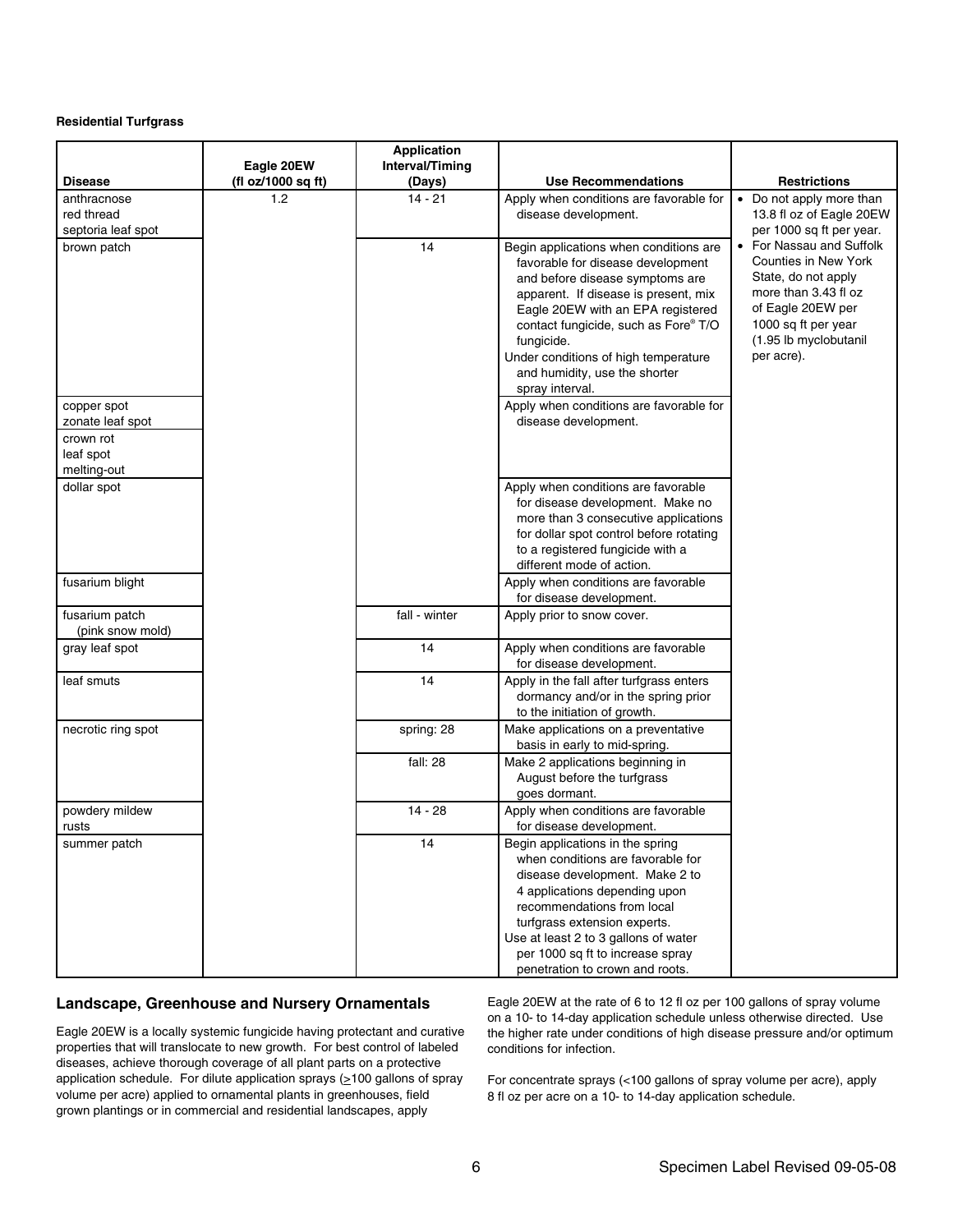The addition of a non-phytotoxic spray adjuvant will improve spray coverage and fungicidal performance. Treated plants should be maintained in a vigorous growing condition. Plants under nutritional or water stress will not respond as well to treatment as well-maintained plants. Overdosage of Eagle 20EW can result in observable foliar greening, thickened leaves, and/or shortened internodes. If this condition is observed, reduce the fungicide use rate but do not extend the recommended application schedule.

#### **Crop Tolerance**

Plant tolerances are acceptable in the specific plants listed on this label. It is not possible to evaluate all ornamental plant species or varieties for tolerance to Eagle 20EW. The user should test for possible phytotoxic responses by treating a limited number of plants, at recommended use rates, prior to initiating large-scale use.

The effects of spraying Eagle 20EW in combination with plant growth regulators are not fully understood at this time. If the use of a plant growth regulator is planned in an area being treated, the user should test for possible enhanced growth regulatory effects by treating a small number of plants, at the recommended use rates of all products, prior to initiating large-scale use. Since the effectiveness of such products depends not just on plant species or cultivar but also weather and seasonable differences (e.g., daylight hours), it is recommended that tests be repeated on previously tested varieties as environmental factors change and that observations for growth regulatory responses be made at regular intervals.

#### **Specific Use Directions for Chrysanthemum**

**Foliar Sprays:** Best control is achieved by thorough coverage sprays applied to point of runoff on a protectant application schedule. Use Eagle 20EW at a rate of 8 fl oz per 100 gallons of spray mixture. Do not apply more than 19 fl oz of Eagle 20EW (0.25 lb myclobutanil) per acre per application. Application should be made on a 10- to 14-day schedule (not to exceed 21 days).

**Prestick Dip Treatment:** Chrysanthemum cuttings may be treated by a dip procedure prior to planting as follows: Prepare a dip suspension at a concentration equivalent to 8 fl oz of Eagle 20EW per 100 gallons of water. Cuttings must be fully submerged in the dip suspension until wet throughout (cuttings should not remain submerged longer than 2 minutes). If cuttings are dipped, this procedure will represent the first spray under the quarantine program. Used dip suspension should be disposed of if it becomes contaminated with soil, plant debris or other foreign matter. Dispose of used dip suspension by spraying it onto registered crops (but not onto previously dipped cuttings) after filtering, or in a manner consistent with local, state, and federal guidelines.

**Note:** All infected plant material must be destroyed if your state is under quarantine directive.

#### **Note: Not approved for use in Nassau and Suffolk Counties, New York**

#### **Specific Use Restrictions:**

- Do not apply more than 20 fl oz of Eagle 20EW (0.25 lb myclobutanil) per acre per application. On a total volume per acre basis, do not apply more than 333 gallons of spray per acre at the 6 fl oz per 100 gallons rate or 167 gallons per acre at the 12 fl oz per 100 gallons rate per application.
- Do not apply more than 153 fl oz of Eagle 20EW (2 lb myclobutanil) per acre per year.
- Do not use treated plant materials for food or feed.

| <b>Crops</b>                      | <b>Diseases</b>                 | <b>Use Recommendations</b>                   | <b>Precautions/Restrictions</b> |
|-----------------------------------|---------------------------------|----------------------------------------------|---------------------------------|
|                                   |                                 |                                              |                                 |
| abelia                            | cercospora leaf spot            |                                              |                                 |
| acalypha (copper-leaf)            | powdery mildew                  |                                              |                                 |
| achillea (yarrow)                 | powdery mildew                  |                                              |                                 |
|                                   | rust                            |                                              |                                 |
| African violet                    | powdery mildew                  |                                              |                                 |
| ageratum                          | powdery mildew                  |                                              |                                 |
| alder                             | rust                            |                                              |                                 |
| almond, flowering                 | blossom blight (Monilinia spp.) | Apply prebloom, 50% bloom and at petal fall. |                                 |
| amelanchier (juneberry, shadbush) | fabraea leaf spot               |                                              |                                 |
|                                   | powdery mildew                  |                                              |                                 |
|                                   | rust                            |                                              |                                 |
| amorpha (false indigo)            | cercospora leaf spot            |                                              |                                 |
|                                   | powdery mildew                  |                                              |                                 |
|                                   | rust                            |                                              |                                 |
| anemone                           | rust                            |                                              |                                 |
| angelica                          | cercospora leaf spot            |                                              |                                 |
|                                   | rust                            |                                              |                                 |
| ash                               | rust                            |                                              |                                 |
| aster                             | powdery mildew                  |                                              |                                 |
|                                   | rust                            |                                              |                                 |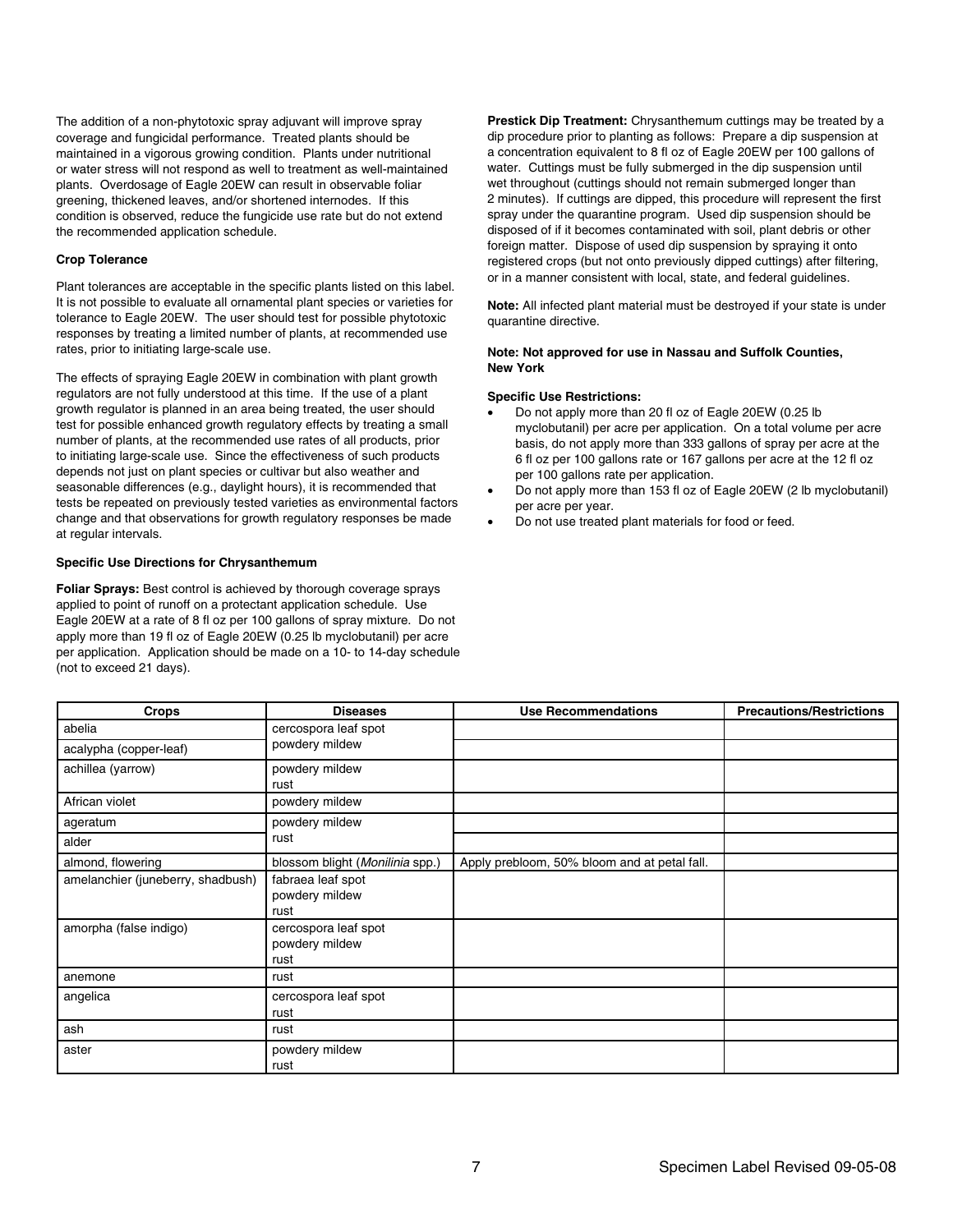| Crops (Cont.)        | <b>Diseases</b>                                    | <b>Use Recommendations</b>                                                                                                                                                                                                                                           | <b>Precautions/Restrictions</b>                                                        |
|----------------------|----------------------------------------------------|----------------------------------------------------------------------------------------------------------------------------------------------------------------------------------------------------------------------------------------------------------------------|----------------------------------------------------------------------------------------|
| Australian pine      | diplodia tip blight                                |                                                                                                                                                                                                                                                                      |                                                                                        |
| azalea               | petal blight (Ovulinia spp.)<br>powdery mildew     | Begin applications when flowers start to<br>exhibit color.                                                                                                                                                                                                           |                                                                                        |
| barberry             | powdery mildew<br>rust                             |                                                                                                                                                                                                                                                                      | May cause temporary<br>damage to crimson pigmy<br>and other atropurposis<br>varieties. |
| begonia              | powdery mildew                                     |                                                                                                                                                                                                                                                                      |                                                                                        |
| bellflower           | cercospora leaf spot<br>powdery mildew<br>rust     |                                                                                                                                                                                                                                                                      |                                                                                        |
| birch                | rust                                               |                                                                                                                                                                                                                                                                      |                                                                                        |
| bittersweet          | powdery mildew                                     |                                                                                                                                                                                                                                                                      |                                                                                        |
| buckeye              |                                                    |                                                                                                                                                                                                                                                                      |                                                                                        |
| buttonbush           | cercospora leaf blight<br>powdery mildew<br>rust   |                                                                                                                                                                                                                                                                      |                                                                                        |
| calendula            | cercospora leaf spot                               |                                                                                                                                                                                                                                                                      |                                                                                        |
| California poppy     | powdery mildew                                     |                                                                                                                                                                                                                                                                      |                                                                                        |
| canna lily           | rust                                               |                                                                                                                                                                                                                                                                      |                                                                                        |
| carnation            | powdery mildew<br>rust                             |                                                                                                                                                                                                                                                                      |                                                                                        |
| catalpa              | cercospora leaf spot<br>powdery mildew             |                                                                                                                                                                                                                                                                      |                                                                                        |
| cherry, flowering    | leaf spot<br>powdery mildew                        |                                                                                                                                                                                                                                                                      |                                                                                        |
| chestnut, horse      | powdery mildew                                     |                                                                                                                                                                                                                                                                      |                                                                                        |
| China aster          | rust                                               |                                                                                                                                                                                                                                                                      |                                                                                        |
| chokeberry           | rust<br>twig and fruit blight                      |                                                                                                                                                                                                                                                                      | Fruit may not be used for<br>food or feed.                                             |
| Christmas trees      | rust                                               |                                                                                                                                                                                                                                                                      |                                                                                        |
| chrysanthemum        | ascochyta blight<br>rust<br>white rust             |                                                                                                                                                                                                                                                                      |                                                                                        |
| columbine            | rust                                               |                                                                                                                                                                                                                                                                      |                                                                                        |
| cornflower           |                                                    |                                                                                                                                                                                                                                                                      |                                                                                        |
| cosmos               | powdery mildew                                     |                                                                                                                                                                                                                                                                      |                                                                                        |
| cottonwood           |                                                    |                                                                                                                                                                                                                                                                      |                                                                                        |
| crabapple, flowering | powdery mildew<br>rust<br>scab                     |                                                                                                                                                                                                                                                                      |                                                                                        |
| crepe-myrtle         | powdery mildew                                     |                                                                                                                                                                                                                                                                      |                                                                                        |
| daffodil             | rust                                               |                                                                                                                                                                                                                                                                      |                                                                                        |
| dahlia               | powdery mildew                                     |                                                                                                                                                                                                                                                                      |                                                                                        |
| delphinium           | powdery mildew<br>rust                             |                                                                                                                                                                                                                                                                      |                                                                                        |
| dogwood              | anthracnose<br>powdery mildew<br>septoria leafspot |                                                                                                                                                                                                                                                                      |                                                                                        |
| Douglas fir          | needle rust                                        | Apply 12 to 18 fl oz per acre starting early<br>spring. Continue applications at 2- to<br>3-week intervals until the threat of infection<br>has passed.<br>Spray adjuvants must be added to spray<br>solutions to obtain good spray coverage<br>and disease control. |                                                                                        |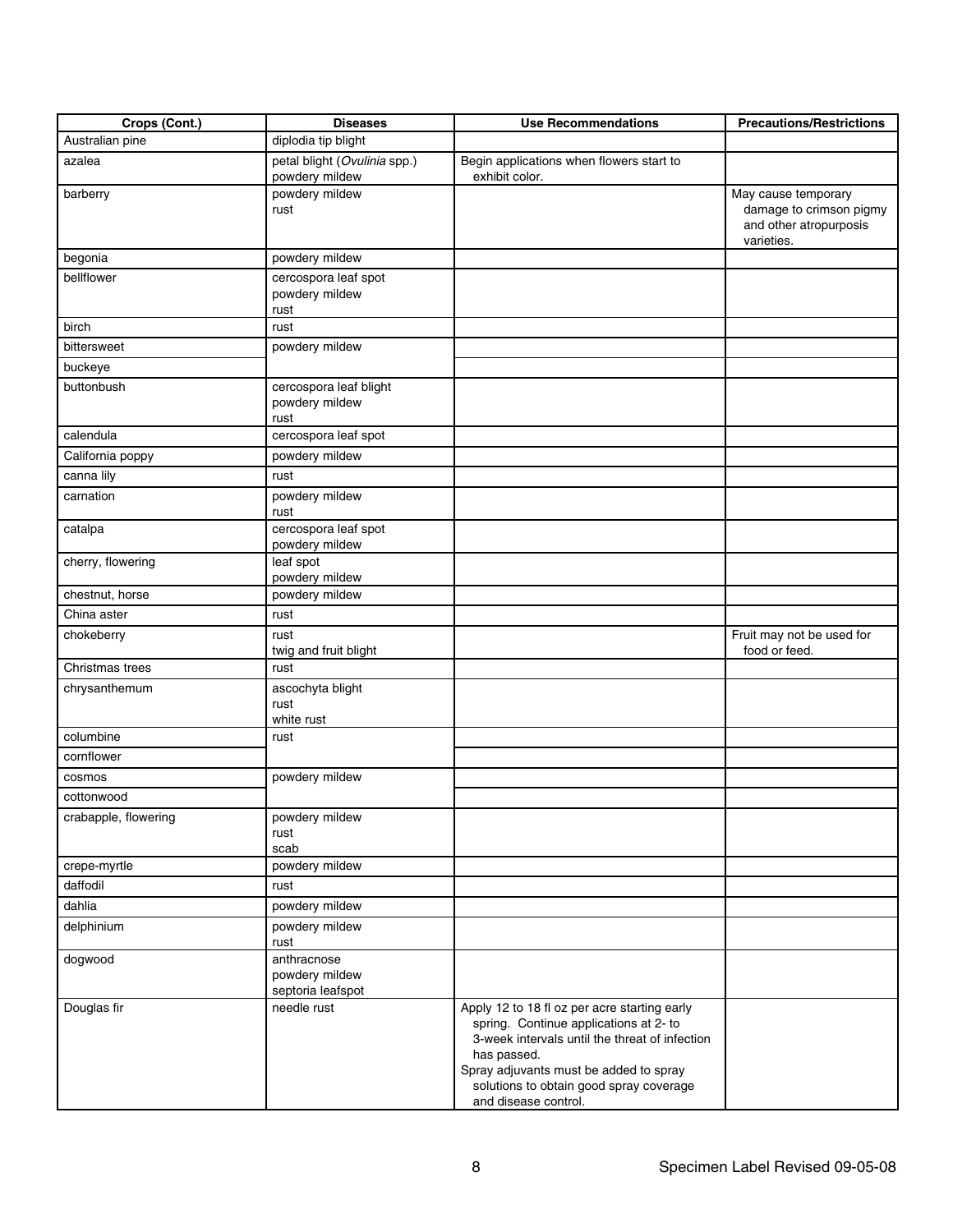| Crops (Cont.)     | <b>Diseases</b>                                                 | <b>Use Recommendations</b>              | <b>Precautions/Restrictions</b>                                                                          |
|-------------------|-----------------------------------------------------------------|-----------------------------------------|----------------------------------------------------------------------------------------------------------|
| dianthus          | rust                                                            |                                         |                                                                                                          |
| elm               | powdery mildew                                                  |                                         |                                                                                                          |
| euonymus          |                                                                 |                                         |                                                                                                          |
| fern              | rhizoctonia aerial blight                                       |                                         |                                                                                                          |
| fleabane          | cercospora leaf spot                                            |                                         |                                                                                                          |
|                   | powdery mildew                                                  |                                         |                                                                                                          |
| four o'clock      | rust<br>rust                                                    |                                         |                                                                                                          |
| fuchsia           |                                                                 |                                         |                                                                                                          |
| gaillardia        | powdery mildew                                                  |                                         |                                                                                                          |
| gardenia          | rust                                                            |                                         |                                                                                                          |
| geranium          |                                                                 |                                         |                                                                                                          |
| gerbera daisy     | powdery mildew                                                  |                                         |                                                                                                          |
| gourd, ornamental |                                                                 |                                         |                                                                                                          |
| grape leaf ivy    |                                                                 |                                         |                                                                                                          |
| hackberry         | cercospora leaf spot                                            |                                         |                                                                                                          |
|                   | powdery mildew                                                  |                                         |                                                                                                          |
| hawthorn          | fabraea leaf spot                                               |                                         |                                                                                                          |
|                   | powdery mildew                                                  |                                         |                                                                                                          |
|                   | rust                                                            |                                         |                                                                                                          |
| hibiscus          | scab<br>powdery mildew                                          |                                         |                                                                                                          |
| holly             | powdery mildew                                                  |                                         |                                                                                                          |
| hollyhock         | powdery mildew                                                  |                                         |                                                                                                          |
|                   | rust                                                            |                                         |                                                                                                          |
| honeysuckle       | cercospora leaf spot                                            |                                         |                                                                                                          |
|                   | powdery mildew<br>cercospora leaf spot                          |                                         |                                                                                                          |
| hydrangea<br>iris | didymellina leaf spot                                           | Apply 12 fl oz per 100 gallons of spray |                                                                                                          |
|                   | rust                                                            | solution.                               |                                                                                                          |
| juniper           | rust                                                            |                                         |                                                                                                          |
| leucothoe         | cercospora leaf spot                                            |                                         |                                                                                                          |
| leyland cyprus    | cercospora leaf spot                                            |                                         |                                                                                                          |
| lilac             | powdery mildew                                                  |                                         |                                                                                                          |
| loblolly pine     | fusiform rust                                                   | Refer to Douglas fir                    |                                                                                                          |
| locust            | powdery mildew                                                  |                                         |                                                                                                          |
| maple             |                                                                 |                                         | Treated trees may not be<br>used for syrup production.<br>Do not apply to abutilon<br>(flowering maple). |
| marigold          | cercospora leaf spot<br>rust                                    |                                         |                                                                                                          |
| mock-orange       | powdery mildew<br>rust                                          |                                         |                                                                                                          |
| moonflower        | rust                                                            |                                         |                                                                                                          |
| mountain laurel   | cercospora leaf spot<br>ovulinia petal blight<br>powdery mildew | Refer to azalea                         |                                                                                                          |
| nephthytis        | cephalosporium leaf spot                                        |                                         |                                                                                                          |
| ninebark          | rust                                                            |                                         |                                                                                                          |
| oak               | powdery mildew                                                  |                                         |                                                                                                          |
| pansy             | powdery mildew                                                  |                                         |                                                                                                          |
|                   | rust                                                            |                                         |                                                                                                          |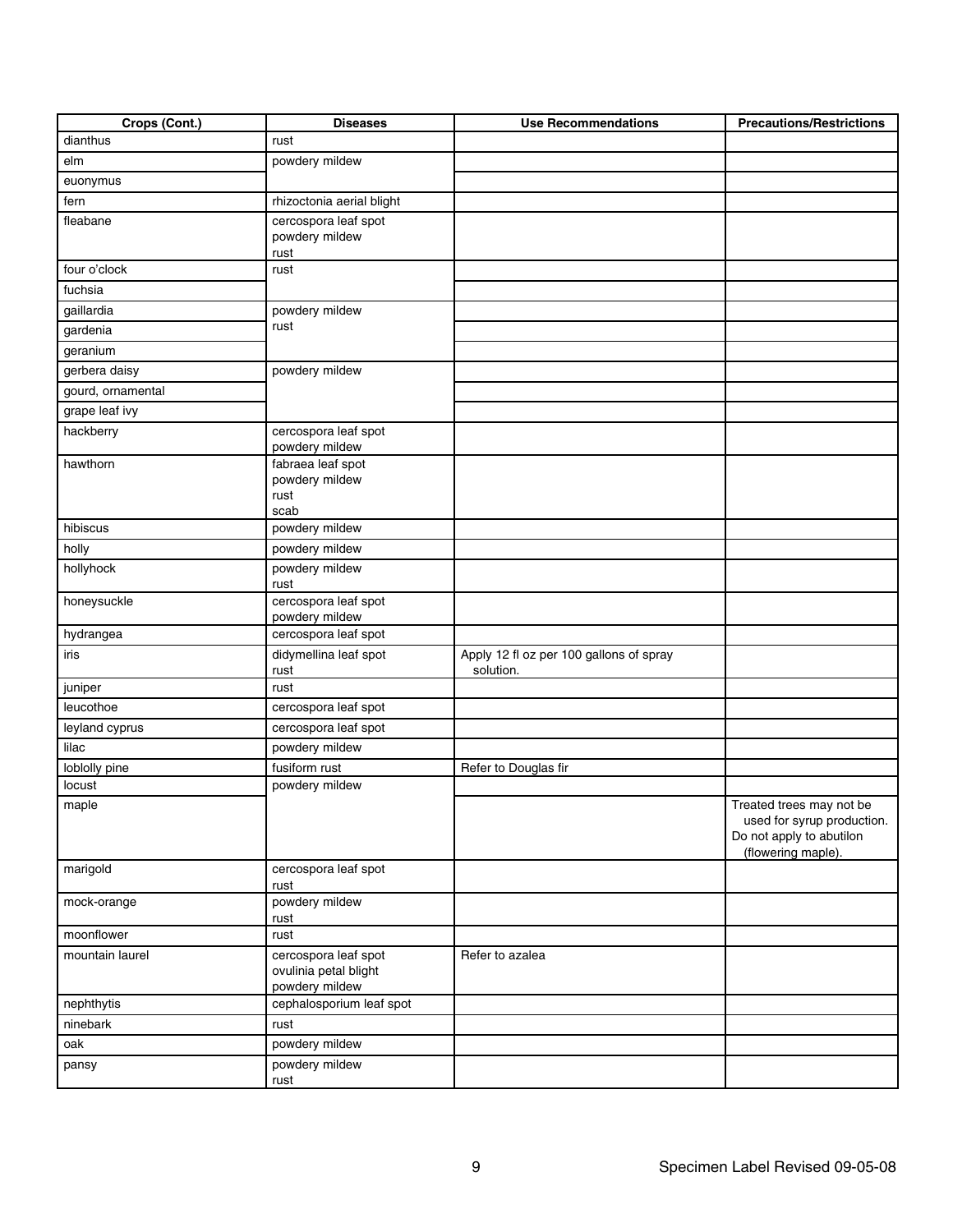| Crops (Cont.)          | <b>Diseases</b>                           | <b>Use Recommendations</b>                                                                  | <b>Precautions/Restrictions</b>   |
|------------------------|-------------------------------------------|---------------------------------------------------------------------------------------------|-----------------------------------|
| pear, flowering        | powdery mildew                            |                                                                                             |                                   |
|                        | rust                                      |                                                                                             |                                   |
| petunia                | scab<br>powdery mildew                    |                                                                                             |                                   |
|                        | rust                                      |                                                                                             |                                   |
| phlox                  | cercospora leaf spot                      |                                                                                             |                                   |
|                        | powdery mildew                            |                                                                                             |                                   |
|                        | rust                                      |                                                                                             |                                   |
| photinia               | entomosporium leaf spot<br>powdery mildew |                                                                                             |                                   |
|                        | rust                                      |                                                                                             |                                   |
| poinsettia             | poinsettia scab<br>powdery mildew         |                                                                                             |                                   |
| poplar                 | rust                                      |                                                                                             |                                   |
| potentilla             |                                           |                                                                                             |                                   |
| privet                 | cercospora leaf spot                      |                                                                                             |                                   |
|                        | powdery mildew                            |                                                                                             |                                   |
| pyracantha (firethorn) | fusicladium scab                          |                                                                                             |                                   |
| quince, flowering      | blossom and twig blight                   |                                                                                             |                                   |
|                        | cercospora leaf spot                      |                                                                                             |                                   |
|                        | fabraea leaf spot<br>rust                 |                                                                                             |                                   |
| rhododendron           | cercospora leaf spot                      | Refer to azalea                                                                             |                                   |
|                        | ovulinia petal blight                     |                                                                                             |                                   |
|                        | powdery mildew                            |                                                                                             |                                   |
| rose                   | black spot<br>powdery mildew              | Apply on a 7- to 10-day protectant schedule.<br>In areas where black spot is not a problem, |                                   |
|                        | rust                                      | spray intervals may be increased to a                                                       |                                   |
|                        |                                           | maximum of 14 days.                                                                         |                                   |
|                        |                                           | Greenhouse rose varieties vary in their                                                     |                                   |
|                        |                                           | sensitivity to Eagle 20EW. User should<br>evaluate for possible abnormal response           |                                   |
|                        |                                           | by treating a limited number of plants, at                                                  |                                   |
|                        |                                           | recommended rates, prior to initiating large-                                               |                                   |
|                        |                                           | scale use.                                                                                  |                                   |
| Russian olive          | cercospora leaf spot<br>rust              |                                                                                             |                                   |
| salvia                 | powdery mildew                            |                                                                                             |                                   |
|                        | rust                                      |                                                                                             |                                   |
| sedum                  | powdery mildew                            |                                                                                             |                                   |
| slash pine             | fusiform rust                             | Refer to Douglas fir                                                                        |                                   |
| smoke-tree (cotinus)   | cercospora leaf spot<br>rust              |                                                                                             |                                   |
| snapdragon             | powdery mildew<br>rust                    |                                                                                             |                                   |
| spirea                 | powdery mildew                            |                                                                                             |                                   |
| sunflower              | cercospora leaf spot                      |                                                                                             | Seeds from treated plants         |
|                        | powdery mildew                            |                                                                                             | may not be used for food          |
| sycamore               | rust<br>powdery mildew                    |                                                                                             | or feed.                          |
| trumpet creeper        | cercospora leaf blight                    |                                                                                             |                                   |
|                        | powdery mildew                            |                                                                                             |                                   |
| viburnum               | powdery mildew<br>rust                    |                                                                                             |                                   |
| walnut                 | powdery mildew                            |                                                                                             | Nuts from treated trees may       |
|                        |                                           |                                                                                             | not be used for food<br>purposes. |
|                        |                                           |                                                                                             |                                   |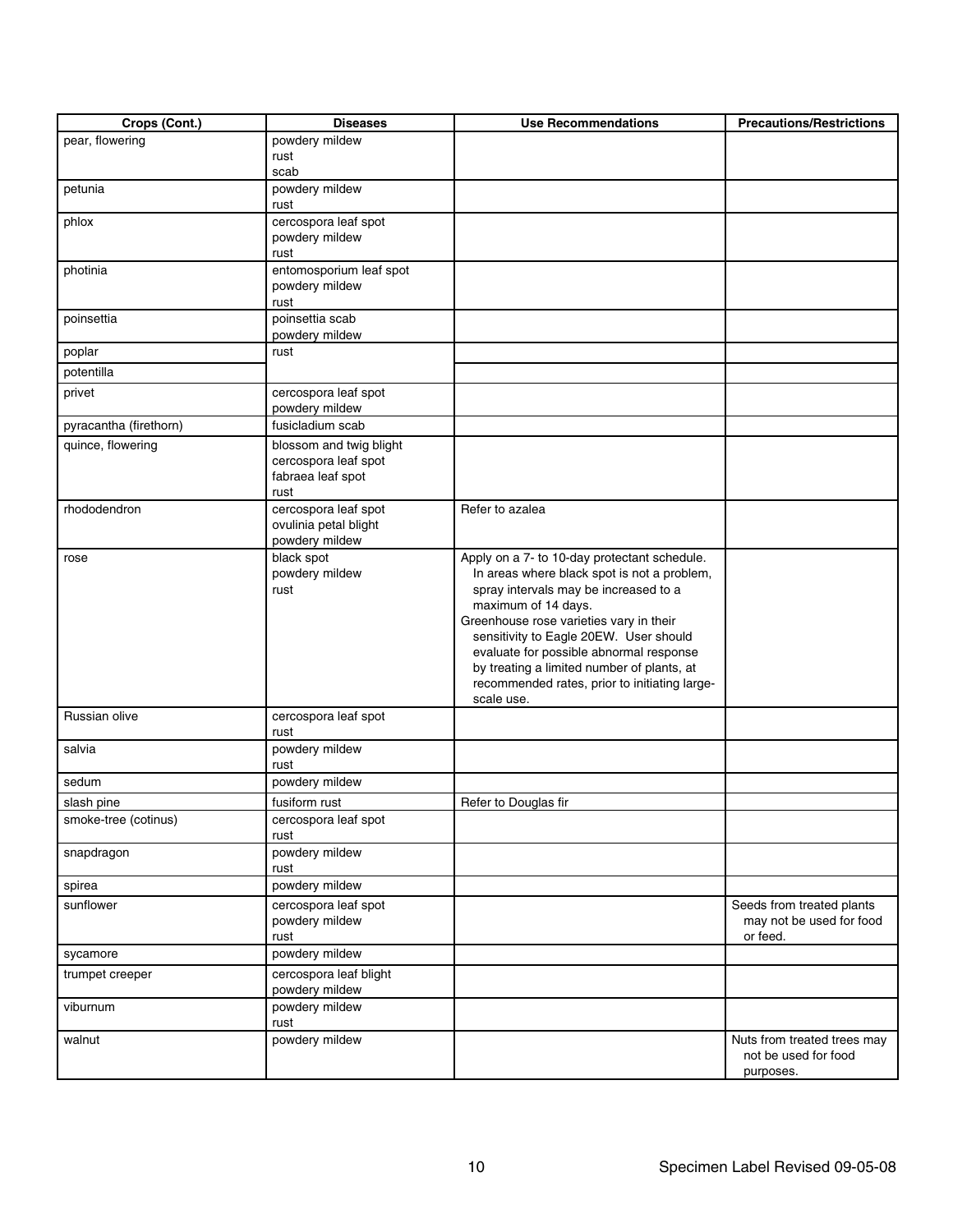| Crops (Cont.) | <b>Diseases</b>                        | Use Recommendations | <b>Precautions/Restrictions</b> |
|---------------|----------------------------------------|---------------------|---------------------------------|
| willow        | powdery mildew                         |                     |                                 |
| zinnia        | cercospora leaf spot<br>powdery mildew |                     |                                 |

# **Home Orchards, Vineyards, or Fruit Trees**

Best control of labeled diseases is achieved when Eagle 20EW is applied on a 7- to 10-day protectant schedule. Eagle 20EW is a systemic fungicide and does not redistribute after application. Application equipment spray nozzles should be adjusted to apply a uniform spray throughout the entire tree canopy.

Dilute (thorough coverage) applications are recommended and are based upon the amount of spray solution required to thoroughly wet plants to the point of run-off. Refer to use directions for specific tree fruits and vines to determine actual use rate per 100 gallons of spray for control of labeled diseases. The following specific use directions are based on a dilute spray volume of 300 gallons per acre.

#### **Apple**

|                                         | Eagle 20EW          |                                                                                                                                                                                                                                                                                |                                                                                                                                                                         |
|-----------------------------------------|---------------------|--------------------------------------------------------------------------------------------------------------------------------------------------------------------------------------------------------------------------------------------------------------------------------|-------------------------------------------------------------------------------------------------------------------------------------------------------------------------|
| <b>Diseases</b>                         | (fl oz/100 gallons) | <b>Use Recommendations</b>                                                                                                                                                                                                                                                     | <b>Restrictions</b>                                                                                                                                                     |
| powdery mildew<br>(Podosphaera<br>spp.) | $4 - 6$             | Begin application at tight cluster and continue<br>through the second cover spray. Additional<br>sprays beyond second cover may be needed<br>on susceptible varieties or under heavy<br>disease pressure.<br>Use high rate if powdery mildew was present in<br>previous years. | <b>Preharvest Interval: Do not apply</b><br>within 14 days of harvest.<br>Do not apply more than 153 fl oz<br>of Eagle 20EW (2 lb myclobutanil)<br>per acre per season. |
| rusts (Gymnospor-<br>angium spp.)       |                     | Begin applications at pink stage and continue through<br>the second cover spray.                                                                                                                                                                                               |                                                                                                                                                                         |
| scab (Venturia spp.)<br>prebloom        |                     | Begin application at green tip or when environmental<br>conditions become favorable for primary scab<br>development. Apply Eagle 20EW alone or tank<br>mixed with a protectant fungicide on a 7-to<br>10-day schedule.                                                         |                                                                                                                                                                         |
| bloom, postbloom                        |                     | Use Eagle 20EW in a tank mixture with the<br>recommended rate of a protectant fungicide,<br>registered for use on apples, for improved<br>fruit scab and summer disease control.                                                                                               |                                                                                                                                                                         |
| post-infection                          | 6                   | Eagle 20EW provides 96-hour post-infection control<br>or curative activity. Apply as soon as possible<br>after infection period. Follow with a standard<br>preventative spray schedule.                                                                                        |                                                                                                                                                                         |

#### **Grape**

Thorough spray coverage is essential for good disease control. Apply Eagle 20EW in sufficient spray volume to ensure complete and uniform coverage.

| <b>Diseases</b>                       | Eagle 20EW<br>(fl oz/acre) | <b>Use Recommendations</b>                                                                                                                                                                                                                                                                                     | <b>Restrictions</b>                                                                                     |
|---------------------------------------|----------------------------|----------------------------------------------------------------------------------------------------------------------------------------------------------------------------------------------------------------------------------------------------------------------------------------------------------------|---------------------------------------------------------------------------------------------------------|
| anthracnose<br>( <i>Elsinoe</i> spp.) | $6 - 10$                   | Begin application when new shoots are 1 to 3 inches<br>in length. Reapply on a protectant schedule that<br>does not exceed 14 days.                                                                                                                                                                            | • Preharvest Interval: Do not apply<br>within 14 days of harvest.<br>Do not apply more than 46 fl oz of |
| black rot<br>(Guignardia spp.)        |                            | Preventative Schedule: Begin application when new<br>shoots are 1 to 3 inches in length. Reapply on a<br>protectant schedule that does not exceed 14 days.<br>Use a higher rate under heavy disease pressure.<br>Post-infection Schedule: Apply within 72 hours after<br>the beginning of an infection period. | Eagle 20EW (0.6 lb myclobutanil) per<br>acre per year.                                                  |
| powdery mildew<br>(Uncinula spp.)     |                            | Begin application at prebloom (12- to 18-inch shoots)<br>and do not extend applications beyond a 21-day<br>interval. Use a higher rate or shorter spray<br>interval on susceptible varieties or under heavy<br>disease pressure.                                                                               |                                                                                                         |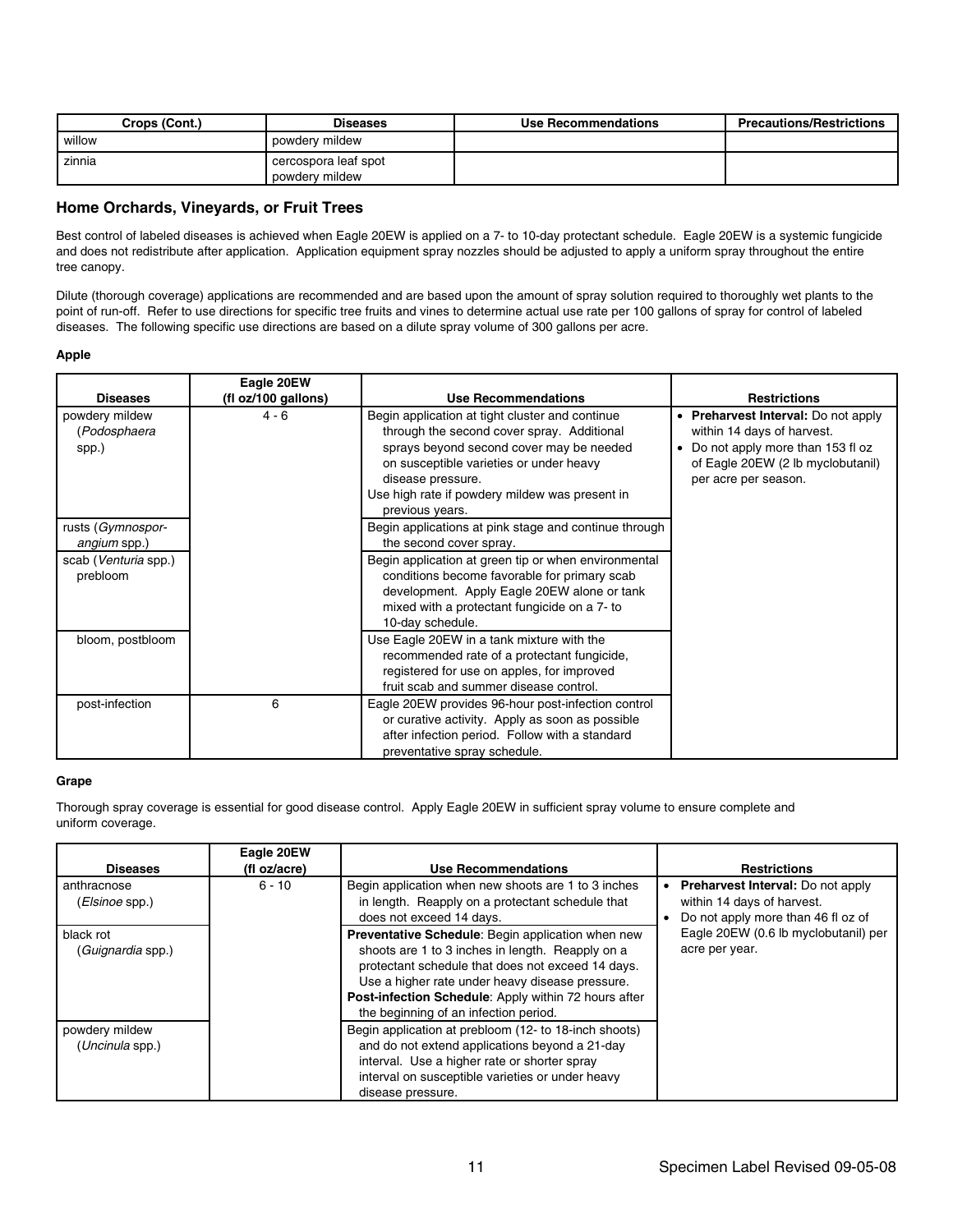# **Stone Fruits**

| <b>Diseases</b><br>brown rot blossom blight                                            | (fl oz/100 gallons)        | Use Recommendations                                                                                                                                                                                                                                                    |                                                                                                                            |
|----------------------------------------------------------------------------------------|----------------------------|------------------------------------------------------------------------------------------------------------------------------------------------------------------------------------------------------------------------------------------------------------------------|----------------------------------------------------------------------------------------------------------------------------|
| (Monilinia spp.)                                                                       | $2 - 3$                    | Begin application at early red bud stage<br>before infection occurs. If conditions are<br>favorable for disease development, reapply<br>at full bloom and petal fall.                                                                                                  | <b>Restrictions</b><br>• Do not apply more than<br>84 fl oz of Eagle 20EW<br>(1.1 lb myclobutanil)<br>per acre per season. |
|                                                                                        |                            | on a 7- to 14-day protectant schedule.<br>Apply when environmental conditions favor<br>disease development during the month<br>prior to harvest.                                                                                                                       | • Applications may be<br>made up to the day<br>of harvest.                                                                 |
| powdery mildew<br>(Podosphaera spp.)                                                   |                            | Follow brown rot blossom blight schedule.<br>Reapply at 10- to 14-day intervals until<br>terminal growth ceases.                                                                                                                                                       |                                                                                                                            |
| shothole (Stigmina spp.)                                                               |                            | Follow brown rot blossom blight schedule.<br>Reapply at 7- to 10-day intervals as long<br>as needed.                                                                                                                                                                   |                                                                                                                            |
| brown rot blossom blight<br>(Monilinia spp.)                                           |                            | Begin application at early popcorn stage,<br>before infection occurs. If conditions are<br>favorable for disease development, reapply<br>at full bloom and petal fall.                                                                                                 | • Do not apply more<br>than 100 fl oz of<br>Eagle 20EW (1.3 lb<br>myclobutanil) per acre                                   |
| brown rot (Monilinia spp.)<br>powdery mildew<br>(Podosphaera and<br>Sphaerotheca spp.) |                            | Refer to apricot                                                                                                                                                                                                                                                       | per season.<br>• Applications may be<br>made up to the day<br>of harvest.                                                  |
| leaf spot (Blumeriella spp.)                                                           |                            | Follow the brown rot blossom blight<br>schedule. Reapply at 7- to 10-day<br>intervals. Make additional applications<br>after harvest.                                                                                                                                  |                                                                                                                            |
| brown rot blossom blight<br>(Monilinia spp.)                                           |                            | Begin application at early pink bud stage<br>before infection occurs.<br>If conditions are favorable for disease<br>development, reapply at full bloom and                                                                                                             |                                                                                                                            |
| brown rot (Monilinia spp.)<br>powdery mildew<br>(Podosphaera and<br>Sphaerotheca spp.) |                            | Refer to apricot                                                                                                                                                                                                                                                       |                                                                                                                            |
| shothole (Stigmina spp.)                                                               |                            | Follow brown rot blossom blight schedule,<br>Reapply at 7- to 10-day intervals as long<br>as needed.                                                                                                                                                                   |                                                                                                                            |
| brown rot<br>blossom blight<br>(Monilinia spp.)                                        |                            | Begin application at early pink bud stage<br>before infection occurs. If conditions are<br>favorable for disease development, reapply<br>at full bloom and petal fall.                                                                                                 |                                                                                                                            |
| brown rot (Monilinia spp.)<br>powdery mildew<br>(Podosphaera spp.)                     |                            | Refer to apricot                                                                                                                                                                                                                                                       |                                                                                                                            |
| rust (Tranzschelia spp.)                                                               |                            | Apply 12 fl oz (0.16 lb myclobutanil) per acre.<br>Begin application approximately 8 weeks<br>after flowering if environmental conditions<br>are favorable for disease development.<br>For optimum disease control, do not apply<br>on a protectant schedule exceeding |                                                                                                                            |
|                                                                                        | brown rot (Monilinia spp.) |                                                                                                                                                                                                                                                                        | Apply 12 fl oz (0.16 lb myclobutanil) per acre<br>petal fall.<br>21 days.                                                  |